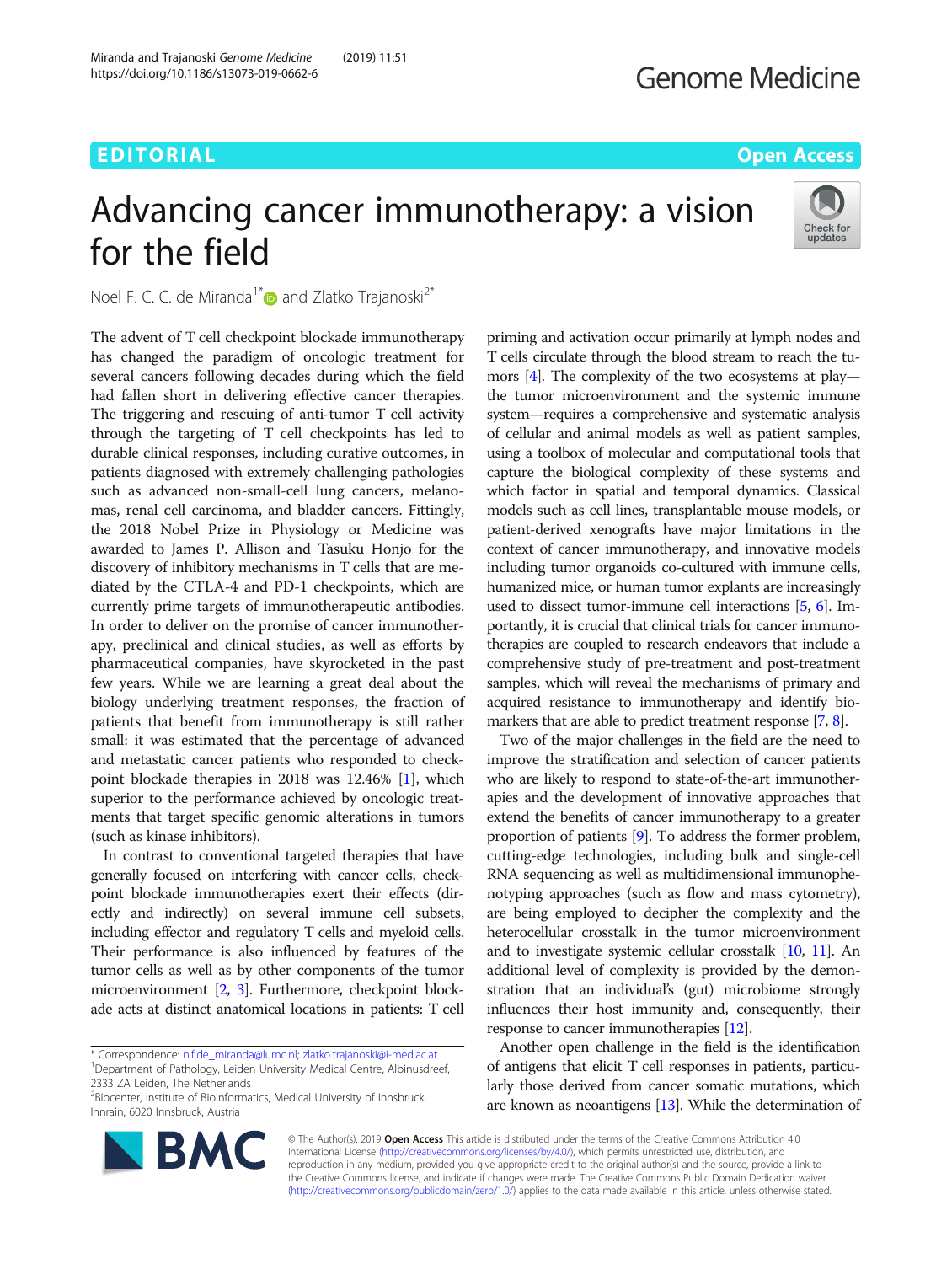neoantigens from next-generation sequencing data and algorithms that predict the binding affinity of mutated peptides to human leukocyte antigen (HLA) molecules are constantly improving, a method that accurately determines peptide immunogenicity by correctly weighing different features (for example, expression levels, stability, HLA-binding affinity, and so on) but which also integrates the T cell receptor (TCR) repertoire of patients is still lacking. To achieve this, it will be necessary to expand the currently available data on the detection of neoantigen-reactive T cells in cancer, which should include the targeted epitopes and the TCR sequences of neoantigen-reactive T cells [\[14](#page-2-0)]. Further, the field has begun to look beyond the canonical coding genome for the discovery of cancer-specific antigens because oncogenic events are likely to result in the creation of novel open reading frames and in the expression of alternative transcripts [\[15\]](#page-2-0). Finally, beyond CTLA-4 and the PD-1/PD-L1 axis, several immunotherapeutic targets mediate co-inhibitory immune checkpoints (such as LAG-3 or TIM-3) or co-stimulatory immune checkpoints (such as OX40 and GITR). These targets are currently being explored in clinical trials [\[16\]](#page-2-0), which demand the identification of a mechanistic rationale for combination therapies that also include other treatment modalities (such as chemotherapy, radiotherapy, or kinase inhibition). Given the large number of clinical trials that involve combination therapies (as of September 2018, more than 2200) [[17\]](#page-2-0)), it is questionable how sound the evidence will be because a large number of patients are involved, many specific combinations may be used, and the risks for adverse effects resulting from the combination of several drugs must be predicted.

In this special issue of Genome Medicine original research, reviews, and opinions from the leaders in the field address these challenges and provide novel insights, as well as information on technological and analytical advances, to support cancer immunology research. In a multi-omic study of hepatocellular carcinomas by Löffler et al. [\[18](#page-2-0)], exome-derived mutated HLA ligands were found to be very rare, suggesting the need to broaden tumor-antigen discovery efforts for malignancies with low mutational burden. Such work also raises important questions about the accuracy of existing approaches for neoantigen identification, as discussed by Ehx and Perreault  $[19]$  $[19]$ . Finotello et al.  $[20]$  $[20]$  $[20]$  present a new tool, quanTIseq, that supports the study of the tumor microenvironment, specifically the characterization of the immune contexture—that is, the type, density, and functional orientation of tumor-infiltrating immune cells—using bulk RNA-seq data. These authors demonstrate quanTIseq's utility in the context of combination therapy and immunerelated adverse events, and show how it may shed light on the immune-cell types that underlie differential patients' responses. In an Opinion article, Lhuillier et al. [[21](#page-2-0)] describe a model in which radiation therapy can expose immunogenic

mutations to the immune system, which has the potential to predict which patients may benefit from treatment with combinations of radiotherapy and check-point blockade therapy.

From the studies in this special issue and from a plethora of other published work, it is clear that the use of multiomic technologies to assess exomes, epigenomes, and transcriptomes has profound limitations, and that it will be necessary to characterize the tumor microenvironment comprehensively using multimodal assessments. Such work will employ medium-throughput technologies that include spatial information, such as multiplexed immunofluorescence, imaging mass cytometry, or in situ RNA-detection platforms [\[22](#page-2-0)]. Furthermore, the modeling of the biological complexity observed in tumors remains a huge challenge in the field. Will scientists be able to accommodate the various components of the tumor microenvironment in in vitro models such as organoids? Or are short-lived tumor explants best suited to preserve the multicellular context of anti-tumor immune responses? Both approaches lack an essential component of in vivo anti-tumor immune responses the systemic immune system which, for now, can only be accounted for with animal models.

We strongly advocate that the integration of clinical, molecular, and cellular data, as well as the sharing of those data across the community, is of utmost importance in identifying biologically relevant signals that are buried in experimental noise [[23](#page-2-0)]. It will be necessary to develop and maintain dedicated repositories for the data generated in clinical trials and functional experiments, which catalog not only raw molecular data (to enable reanalysis using improved tools) but also the associated meta-data, including pre-treatment information, outcome, and adverse effects (to enable correlative analysis). As a first step, it will be necessary to define a community consensus on the minimal information about a cancer immunity (MIACI). Besides technical issues such as the amount of the data generated and the required storage capacity, ethical and data protection issues need to be addressed in order to make the data available to the community. Moreover, innovative approaches are required to measure a multitude of parameters in a single sample, the size of which is often limited when derived from patients. Ideally, the maximum number of dimensions should be captured from a single sample, including therapeutically actionable genomic alterations in tumors, bulk transcriptional profiles, and deep immunophenotyping (including a comprehensive identification of immune cell subsets, their functional state, and their tissue location in relation to tumor cells). The development of such technologies is now taking off and it is expected that, in the coming years, these procedures will become standard methodologies in cancer research [\[24](#page-2-0), [25\]](#page-2-0).